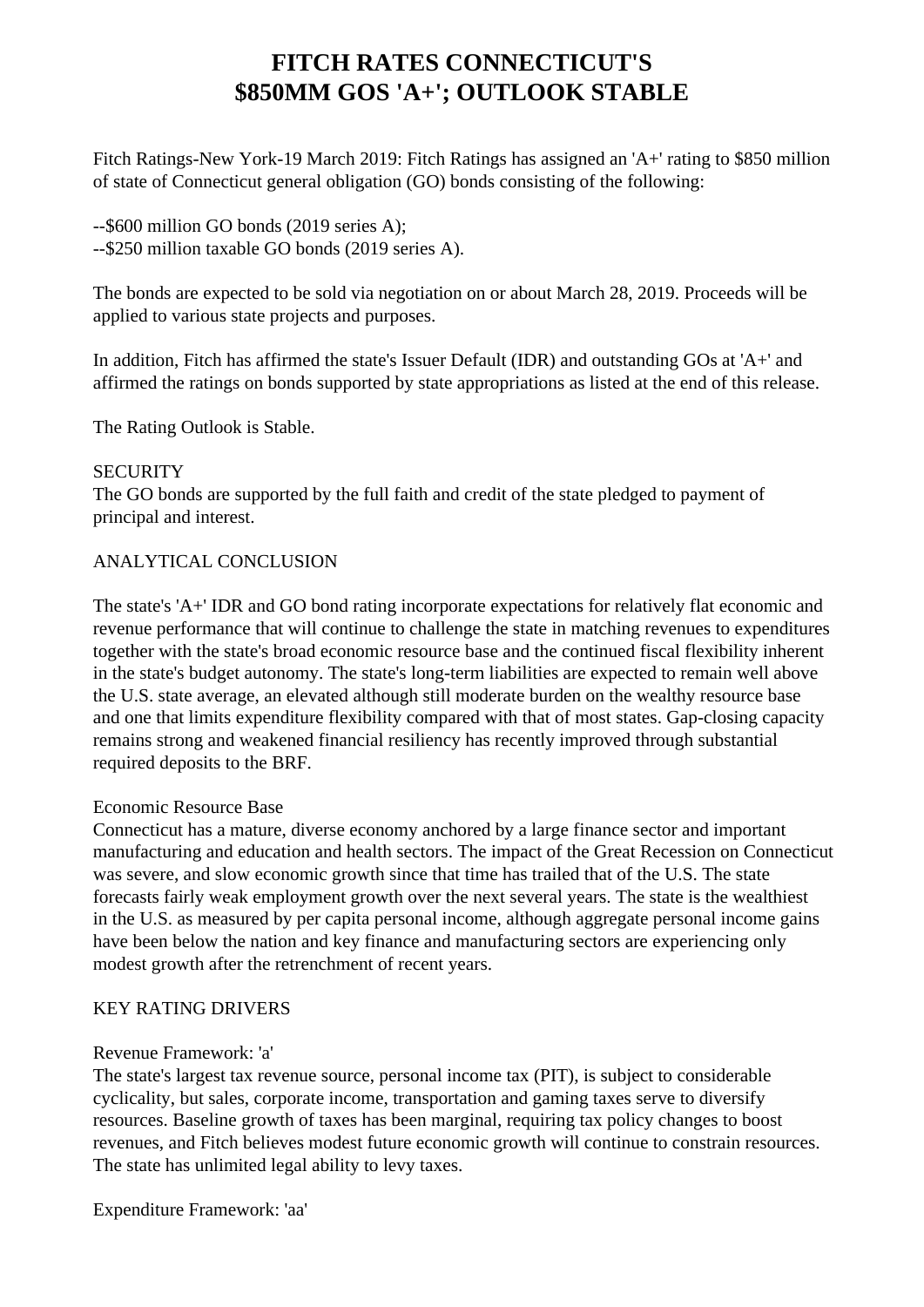Connecticut's natural pace of spending growth is expected to be higher than that of revenues given projections for weak growth in revenues. The state has consistently demonstrated the ability to cover its comparatively high fixed costs, which are excluded from the constitutional cap on annual expenditure growth, including making full actuarial contributions to pensions, and benefits from the large degree of budget autonomy common to states.

# Long-Term Liability Burden: 'a'

 The state's long-term liability burden is elevated and among the highest for a U.S. state but still considered moderate. Long-term debt consists primarily of GO and transportation borrowings, with much of GO borrowing undertaken on behalf of local schools. Net pension liabilities are more significant, with the state carrying obligations for its own retirees as well as for local school teachers.

## Operating Performance: 'a'

 Gap-closing capacity remains strong, and resiliency has improved with the deposit of windfall revenue to the budget reserve fund (BRF) in fiscal 2018, as required under the state's relatively recently enacted revenue volatility cap. The deposit was net of an appropriation to cure a sizable forecast budget deficit, reflecting challenges in the state's financial operations separate from statutory triggers that require deposits to reserves. A further deposit is expected in current fiscal 2019. Future cyclical budgetary pressures and out-year budget gaps remain an issue to be addressed although frequent revenue re-forecasting allows the state to identify revenue underperformance and quickly implement corrective actions.

#### RATING SENSITIVITIES

 MAINTAINING FISCAL RESILIENCE: Movement in Connecticut's IDR is sensitive to the state's ability to balance financial operations in response to current economic and revenue growth expectations while maintaining its recently improved financial resilience. The IDR is also sensitive to shifts in the state's elevated liability burden and expenditure flexibility.

# CREDIT PROFILE

 Connecticut has a diverse, mature and wealthy economic base, with flat to modestly declining population trends and an aging demographic profile. In contrast to past economic expansions, the state's performance in the current expansion has been unusually slow and has weighed on the natural pace of revenue growth. The state projects positive economic growth over the medium term but at rates below the nation.

 Employment gains through much of the recovery have been well below national averages and slower than past recoveries; through January 2019, the state has regained only 84% of jobs lost in the Great Recession. Rates of recovery have varied across the state's larger metropolitan regions, ranging from robust gains in the New Haven region to only modest gains in areas like New London and Waterbury. The finance sector, with important banking and investment activity in the southwestern part of the state and insurance activity in Hartford, saw sizable employment losses through the Great Recession and well into the recovery. Employment in these areas remains below the post-recession peak.

 The state's large and sophisticated manufacturing sector has seen relatively flat employment since steep recessionary losses ended, although important defense-related manufacturing anchors the sector and may bring future gains. Tourism has grown in importance over time, but prospects for the state's gaming resorts are more uncertain given rising competition in neighboring states. The opening of a state-approved third tribal casino, which could stem revenue losses to venues outside the state, has been subject to delays. The state's unemployment rate has historically run below the U.S. rate but has exceeded the nation since 2012. Personal income per capita ranks highest among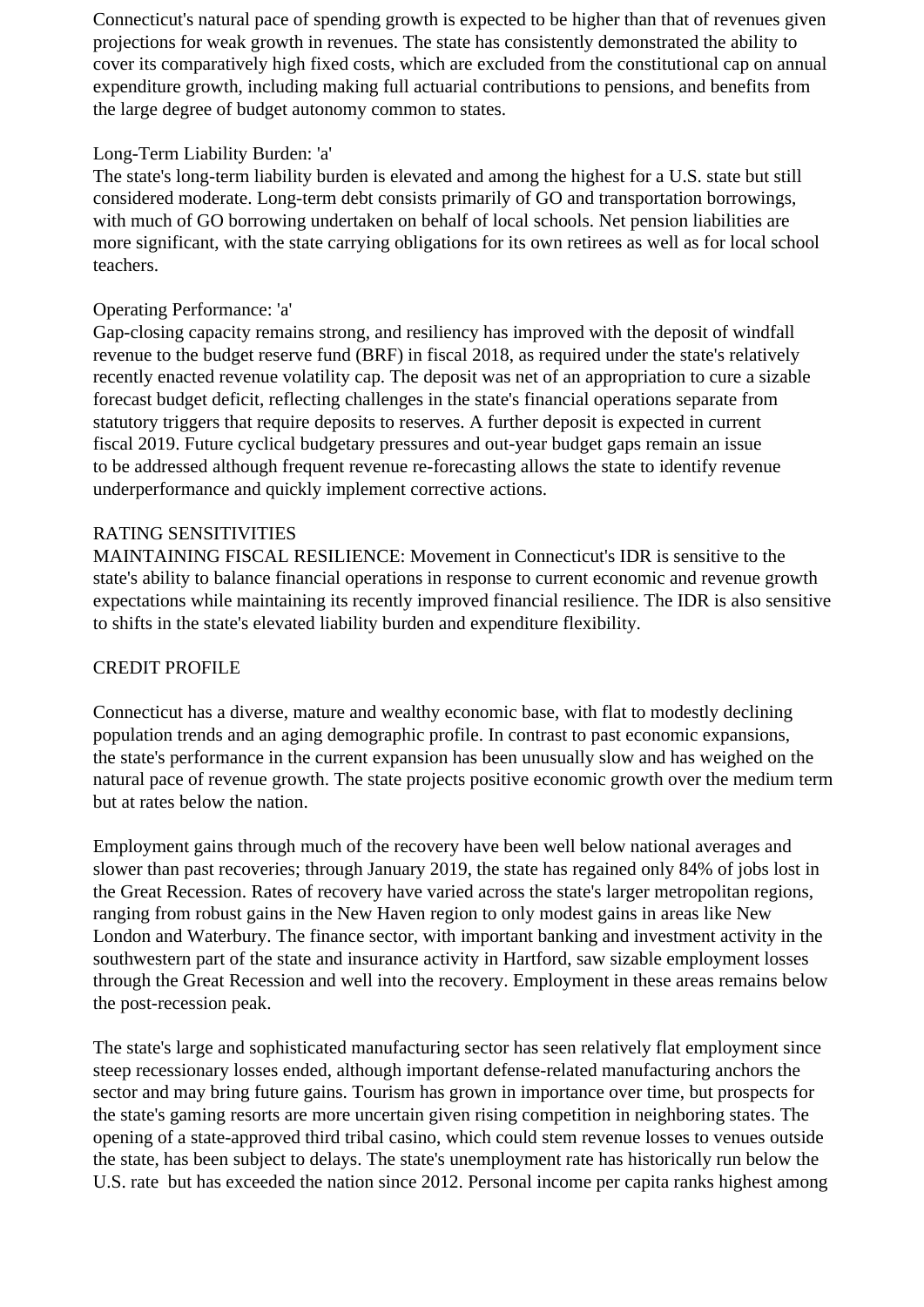the states, at 139% of the national level, and aggregate personal income growth continues, albeit at rates below the nation.

#### Revenue Framework

 Tax revenues for general fund needs are diverse, with PIT, corporate income and sales taxes serving as the primary tax sources. PIT receipts, particularly those derived from non-withholding, are particularly important, but their volatility has had a negative impact on the state's financial position. An inflationary-adjusted revenue volatility cap, enacted in 2017 and currently equal to \$3.2 billion in fiscal 2019, partly addresses this volatility by directing non-withholding revenue (estimates and final component of the PIT and the fiscal 2018-enacted pass-through entity tax, explained below) above the cap to the BRF. A separate, statutorily-enacted revenue cap that limits appropriations to a level below expected revenue begins to be incorporated in fiscal 2020. The revenue cap, required to reach 98% in fiscal 2026, is to be phased in at 0.25% increments. The separate transportation fund receives a range of transportation-related receipts as well as resources from the general fund.

 Historical growth in revenues, after adjusting for the estimated impact of tax policy changes, has been well below the pace of national GDP growth, and below inflation, due to contractions in the important financial services sector as well as the maturity of the state's economy. As of Feb. 20, 2019, the Office of Policy and Management (OPM), the state's budget office, expects \$19.5 billion in revenue for the fiscal year ending June 30, 2019 (ahead of the forecast used to enact the budget and not inclusive of an estimated \$648 million in revenue subject to the state's volatility cap).

 The January 2019 consensus revenue estimate (CRE) estimated almost \$18 billion in revenue for fiscal 2020, a drop of almost 8% based on current law, as nonrecurring revenue actions fall off and the state's hospital tax is automatically reduced barring further action. The governor's budget for the 2020-2021 biennium proposes revisions and expansions in several tax categories, including an extension of the hospital tax; however, even with these tax measures implemented, the forecast pace for ongoing and available revenue sources is expected to be slow, partly as a result of the revenue cap phase-in.

 The state has unlimited legal ability to raise tax revenues. Tax rate competitiveness is more of a factor in Connecticut than in some other states due to the nature of its taxpayer base, its relatively small size, and its proximity to neighboring states' urban employment centers. Passage of the federal Tax Cut and Jobs Act (TCJA) heightened this concern, as the deduction for state and local taxes was limited, increasing residents' effective tax burden. As part of the fiscal 2019 budget discussions, the state enacted legislation intended to mitigate the expected negative effects of TCJA on state taxpayers. Approved legislation created a revenue-neutral tax on pass-through entities, offset by a personal income tax credit, and authorized municipalities to create charitable organizations in support of town services accompanied by a local property tax credit.

 Transportation revenues, while statutorily dedicated for transportation needs, have been subject in the past to frequent diversion for general operations. To bind the state to recent practice, voters approved a constitutional amendment in November 2018 ballot that restricts moneys collected in the special transportation fund (STF) to transportation purposes. The fiscal 2019 revised budget also accelerated the deposit of motor vehicle sales taxes to the special transportation fund from the general fund, although the governor's proposed budget for the next biennium suspends the acceleration and instead, recommends a comprehensive system of tolling to fund capital projects, though first toll revenue will not be received until fiscal 2023. The proposal returns \$91 million to the general fund in fiscal 2020 which is projected to escalate to \$340 million by fiscal 2024 but leaves the STF with larger projected out-year budget gaps. The tolling proposal is currently being discussed by the legislature.

Expenditure Framework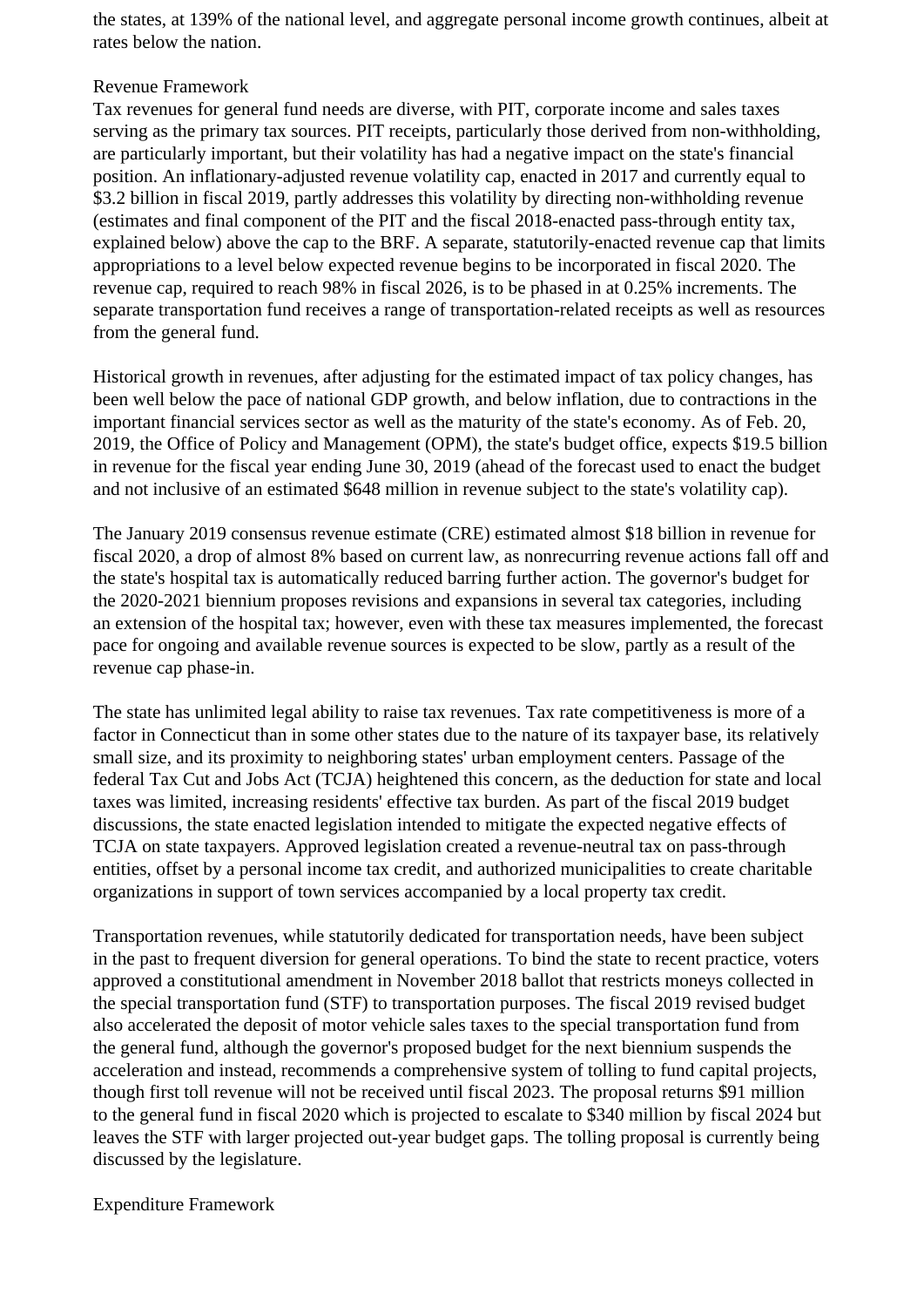As with many smaller states, Connecticut's scope of spending is very broad, with the state responsible for delivering or funding numerous services normally handled at the local level. Formula funding for local schools and subsidies for higher education highlight the state's role in education, which extends as well to making teacher pension contributions and funding school capital. Municipal aid is also significant, although previous sharing of sales tax revenue was suspended in the enacted budget for the current biennium. Municipal aid in the current budget is instead funded through a number of targeted grants coming directly from the general fund, including to the financially troubled city of Hartford.

 The state's constitutional cap on expenditure growth, excluding appropriations for certain fixed or federal requirements, limits increases in annual appropriations to compound annual growth of personal income over the past five calendar years or of the annual growth in the U.S. consumer price index less food and energy, whichever is greater. This cap, in concert with comparatively weak forecast revenue growth, results in the state's need to limit annual growth in expenditures.

 The state retains solid ability to cut spending despite successive budgetary adjustments during the current and last biennia. Statute requires swift response in the event of forecast underperformance, either through rescissions, allotment cuts, or with legislative concurrence, depending on the size of the projected deficit. Fitch believes agreements with its collective bargaining units that have successfully constrained growth in annual expenditures will nevertheless restrain the state's flexibility to adjust expenditures in an unforeseen economic or financial downturn.

 The state partly addressed a forecast \$5 billion (15% of 2018-2019 baseline revenue) forecast budget gap for the current biennium with savings (\$700 million in fiscal 2018 and escalating over time) from a renegotiated contract with the state employee bargaining agent coalition (SEBAC), providing one of the largest recurring actions. The agreement somewhat reduced the state's operating flexibility, as it extended the length of the existing SEBAC agreement for pension and healthcare benefits from fiscal 2022 to fiscal 2027 and provided layoff protection through June 30, 2021 for existing employees. The wage agreement remains in effect through fiscal 2021.

 The state's relatively high carrying costs for debt service, actuarial pension contributions, and other post-employment benefits (OPEB), totaling almost 22% in fiscal 2018, continue to constrain policy options. Carrying costs in fiscal 2018 include the state's commitment to match the 3% employee contribution to the state's OPEB trust fund; this contribution totaled \$120 million. The governor's budget proposes achieving annual savings through revisions to its agreement with SEBAC for annual cost of living increases (COLAs) for retirees and by re-amortizing a portion of the outstanding unfunded pension liability for the state employee retirement system (SERS). These two changes would reduce General Fund budget requirements for SERS' actuarially determined contribution (ADC) by \$132 million (over 8%) in fiscal 2020 and \$142 million fiscal 2021 and are in addition to the governor's proposals for achieving employee health care savings by setting price ceilings on medical services.

 The budget proposal also includes reforms to the teachers' retirement system (TRS) that would extend the amortization of the unfunded liability beyond the current 2032 requirement, allowing for a lower discount rate, while avoiding the risk of a sharp spike in the ADC. If enacted, the reforms would lower the TRS ADC beginning in fiscal 2020 by \$119 million and require municipal contributions toward the employer share of normal costs for the pension plan.

 Spending for Medicaid remains a key fiscal challenge for Connecticut and for all U.S. states. The nature of the program as well as federal government rules limit the states' options in managing the pace of spending growth. In other major areas of spending such as education, the state is able to more easily adjust the trajectory of growth. Federal action to revise Medicaid's programmatic and financial structure appears less likely in the near term given divided control in Congress.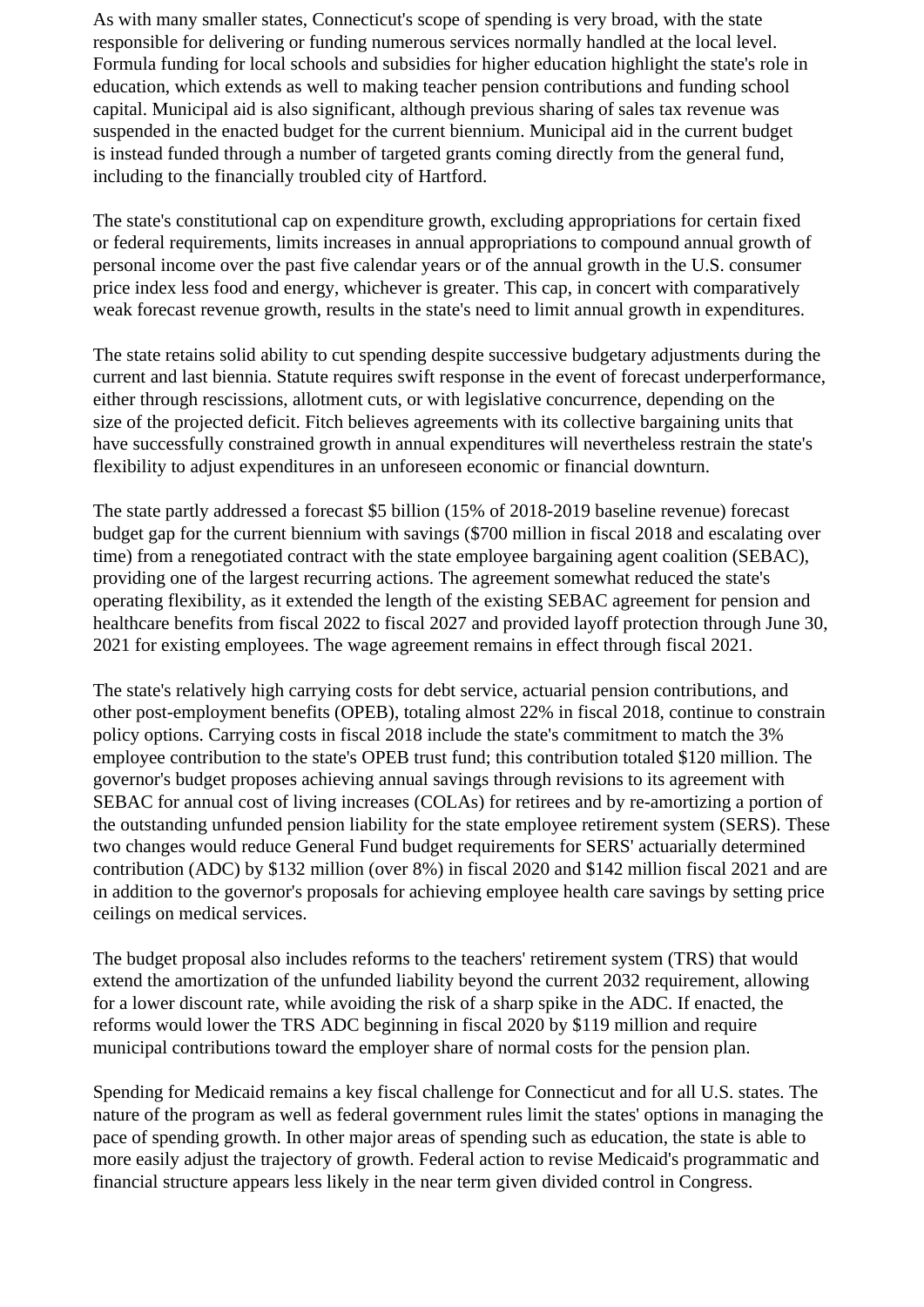#### Long-Term Liability Burden

 Connecticut's long-term liability burden for debt and pensions, adjusted to a 6% return assumption, is amongst the highest for a U.S. state at 28% of 2017 personal income as of Fitch's 2018 State Pension Update report. It remains a moderate, albeit elevated, burden on resources. Long-term debt alone totals almost \$25 billion, or about 10% of 2017 personal income, of which almost 70% is GO, including a large share issued for local school capital needs. GO borrowing includes \$2.3 billion in pension bonds issued in 2008 to improve the funded ratio of the TRS. Debt attributable to the state now also includes almost \$540 million of GO bonds issued by Hartford as part of the contract assistance agreement between the state and the city. Annual new debt issuance is limited to \$1.9 billion per year under a state-enacted bond cap, excluding UCONN and Connecticut State Colleges and University (CSCU) 2020 higher education borrowing, as well as borrowing for refunding purposes.

 Both of the state's two major pension systems have relatively low funded ratios driven by weak contribution practices in the past. Both plans have now received nearly full actuarial contributions for many years, the TRS under a covenant linked to the GO pension bonds. A December 2016 memorandum of understanding (MOU) for SERS extended the state's closed amortization period and lowered the return assumption to 6.9%, producing budgetary savings but raising the liability in the process. The May 2017 agreement with SEBAC conversely lowered the liability as benefit changes were incorporated in the valuation. The 2017 SEBAC agreement included increased employee pension contributions for all existing members, revised the COLA formula and timing for post-2022 retirees, and created a new hybrid defined benefit/defined contribution tier for all new employees.

 Based on the fiscal 2018 state audit, the total adjusted liability burden declines to 27%, reflecting more recent investment experience for the pension systems and SERS modifications under the 2017 agreement with SEBAC. The state estimates an OPEB liability of \$17.4 billion (7% of personal income) as of June 30, 2017 inclusive of the SEBAC agreement in 2017. The state's OPEB trust had a market value of \$919 million as of Sept. 30, 2018.

 For additional information on proposed pension changes currently under consideration by the state, please see "Fitch Ratings: Connecticut Teacher Pension Changes Costly, But Lower Fiscal Risks" dated Feb. 28, 2019 and available at www.fitchratings.com.

# Operating Performance

 Connecticut's strong gap-closing capacity declined in recent biennia due to the state's comparatively weak economic and revenue performance. Expenditure and revenue actions, particularly expenditure cuts, have been the state's primary sources of financial resilience given limited reserve funding since the Great Recession. The BRF balance was depleted in fiscal 2011, and until fiscal 2018 inconsistent fiscal performance precluded the build-up of noteworthy reserves.

 The enactment of a revenue volatility cap in fiscal 2018 in conjunction with passage of the TCJA, which eliminated disincentives to repatriate foreign income, pushed the state's collection of PIT estimates and finals' over the cap, resulted in a significant \$972 million net deposit to the BRF, after applying \$483 million (3% of revenues) of the windfall to solving a fiscal 2018 budget gap. The volatility cap threshold is adjusted annually by a formula of compound annual growth in personal income over the prior five-year period. This change has the effect of annually increasing the threshold that mandates deposits to the BRF. The threshold amount may also be modified by a three-fifths majority of the General Assembly in response to changes in state or federal tax law or significant adjustments to economic growth or tax collections.

 With the fiscal 2018 deposit, the BRF was boosted to a more substantial 6.5% of net revenues from 1.2% in fiscal 2017, and is projected to rise further in fiscal 2019. If the BRF reaches a balance of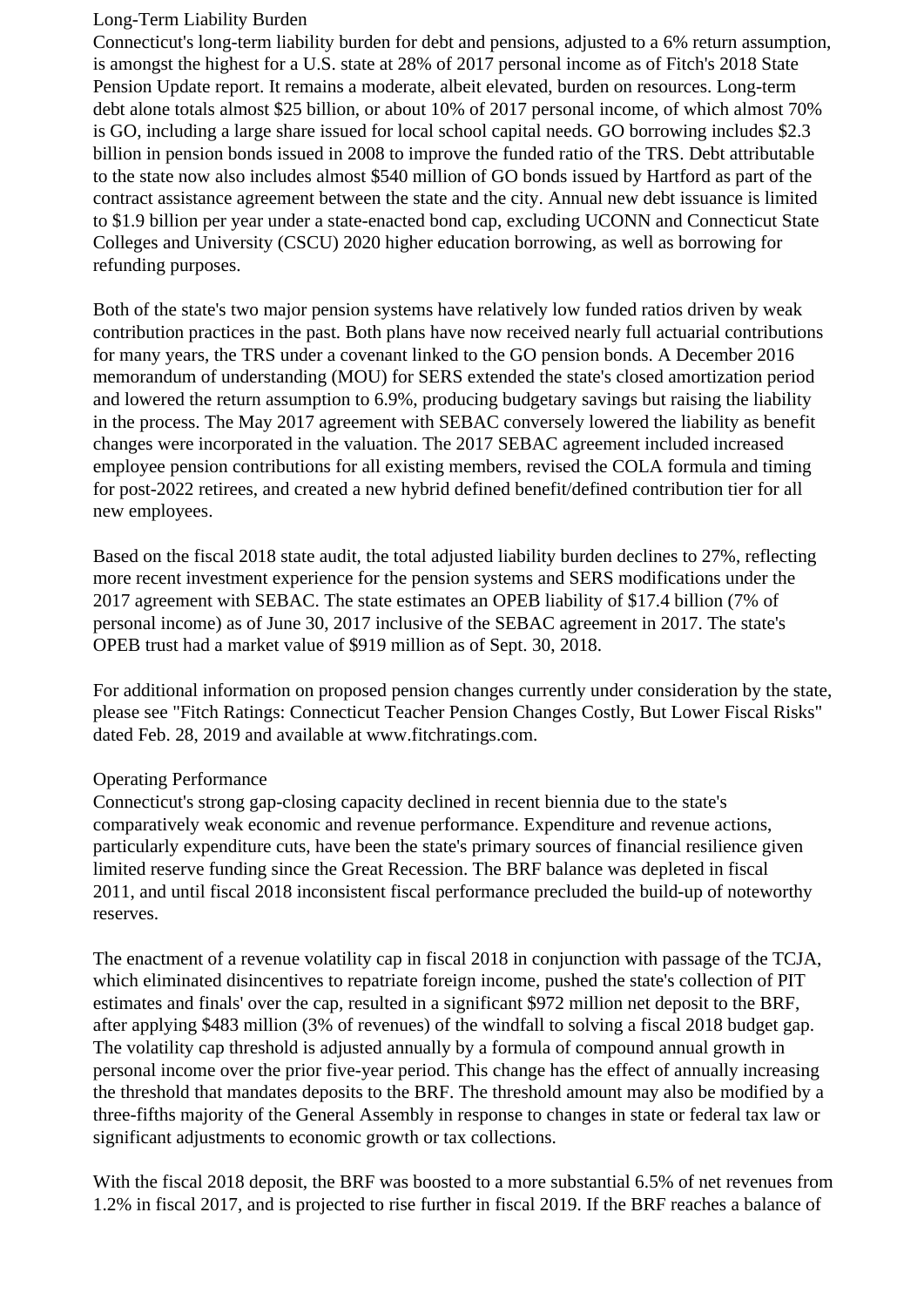15% of net general fund appropriations, no additional deposits are required and revenues over the cap are applied to reducing the state's liabilities. The BRF may be drawn upon to cure a prior fiscal year deficit or if estimated general fund revenues decline by 1% or more from the forecast used to enact the budget. Future legislation can also assign surplus balances to other uses. These powers permitted the state's use of the BRF as part of its actions to close the budget gap in fiscal 2018 and follows draws on the BRF balance to close ending deficits in fiscal years 2015, 2016, and 2017.

 Budgetary challenges are historically driven by revenue underperformance, particularly in the nonwithholding component of PIT collections. The state consistently takes extensive administrative and legislative actions first to narrow forecast gaps before relying on reserves. Fitch believes tax rate increases adopted in recent biennial budgets, together with the passage of the TCJA, could make future revenue initiatives more challenging. Financial resilience is supported by multiple revenue monitoring mechanisms, including consensus forecasting, and disciplined mechanisms to respond to identified budgetary weakness.

 Despite the challenges posed by its slow recovery from the Great Recession, the state's fiscal management has generally improved in recent biennia, with a greater reliance on structural solutions and continued full actuarial pension contributions. Fitch also recognizes state actions to bolster balances in the BRF, remove some of the cyclicality of PIT collections from the general fund, and moderate annual growth in expenditures and debt issuance through statute in addition to bond covenants that impose limitations through June 30, 2023. Nonetheless, expirations on taxes, above average fixed costs, persistent lack of consensus on transportation capital funding, and contractually agreed-upon appropriations to correct a longstanding GAAP deficit are likely to weigh on the state in future years. Appropriations to amortize the GAAP deficit were pledged in a 2014 bond issue whereby the state covenanted to amortize this deficit, now at \$680 million, by fiscal 2028.

#### Current Financial Operations

 The enacted 2018-2019 general fund biennial budget provided for \$18.7 billion in appropriations for fiscal 2018 and \$18.8 billion for fiscal 2019. The state's April 2018 CRE and May revised budget plan continued to anticipate lower fiscal 2018 revenues from most state tax sources, excluding the PIT, and the delayed receipt of \$622 million in federal grants related to hospital supplemental payments and Medicaid. The revised budget plan eliminated the shortfall by appropriating part of windfall revenue that would otherwise be deposited to the BRF and also provided for the carry forward of fiscal 2018 appropriations into fiscal 2019, largely related to the delayed federal grants for hospital payments and Medicaid. Final revenues in fiscal 2018 totaled \$18.2 billion while final expenditures were \$18.7 billion, requiring a \$483 million application of windfall revenue to balance. Nevertheless, the BRF increased to almost \$1.2 billion in fiscal 2018 from \$213 million in fiscal 2017.

 The adjusted budget planned for \$19 billion in revenues for fiscal 2019 to fund almost \$19 billion in appropriations and anticipated a modest operating surplus. OPM currently anticipates \$19.5 billion in revenue for the current fiscal year despite some year over year weakness in collections through February 2019, largely in PIT estimates and finals, that the state attributes to TCJA's disincentive to prepay PIT. Similar to other states, Connecticut expects the balance of PIT revenue forecast for fiscal 2019 will be collected by April as state economic conditions and employment remain stable. Appropriations are expected to be down slightly from budget and provide for an operating surplus of \$516 million. The surplus, and \$648 million in revenue subject to the volatility cap, would be deposited to the BRF, increasing the balance to \$2.3 billion (12% of 2019 revenues); however, as part of the TRS reform proposal, the governor has proposed allocating \$381 million of the operating surplus to funding a special capital reserve fund for TRS to meet covenants associated with the 2008 POBs. If the proposal is enacted, the BRF would still increase to 10% of revenue.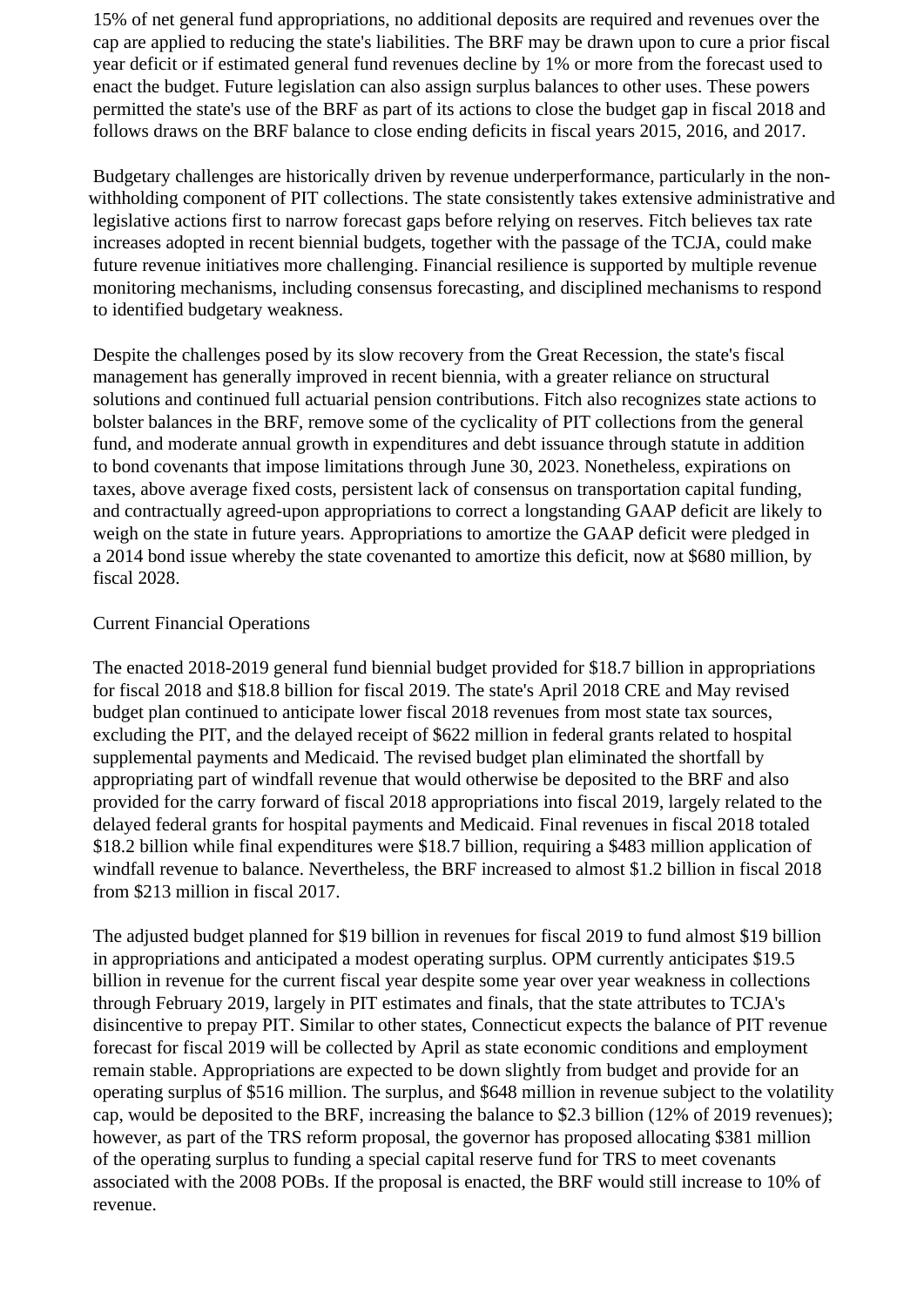The governor's executive budget proposal for the 2020-2021 biennium contains a number of tax policy actions including a broadening of the sales tax base, an extension of the current hospital tax rate in addition to other proposals to maintain current tax policy, and a freeze on the transfer of car sales tax revenue to the STF. The revenue proposals, almost \$1.3 billion in fiscal 2020 and \$1.7 billion in fiscal 2021, are in addition to expenditure adjustments to fund budget gaps estimated at \$1.5 billion in fiscal 2020 and \$2.2 billion in fiscal 2021. The recommended \$19.3 billion budget for fiscal 2020 and \$19.9 billion budget for fiscal 2021 are being considered by the legislature. While some of the automatic actions embedded in current law may prove less controversial to adjust, should the proposed revenue measures fail to be approved, other revenue solutions or expenditure reductions will need to be identified to balance the 2020-2021 biennial budget.

## Related Ratings

 In conjunction with affirmation of the state's IDR, Fitch has affirmed the following ratings that are supported by state appropriations and rated one notch below the IDR:

 --University of Connecticut state debt service commitment bonds, subject to annual appropriation, at 'A';

 --Connecticut Higher Education Supplemental Loan Authority state supported revenue bonds payable from special capital reserve funds, subject to annual appropriation, at 'A'; --Capital Region Development Authority appropriation-backed parking and energy fee revenue bonds, series 2018 refunding bonds at 'A'.

Contact:

 Primary Analyst Marcy Block Senior Director +1-212-908-0239 Fitch Ratings, Inc. 33 Whitehall Street New York, NY 10004

 Secondary Analyst Douglas Offerman Senior Director +1-212-908-0889

 Committee Chairperson Laura Porter Managing Director +1-212-908-0575

 In addition to the sources of information identified in Fitch's applicable criteria specified below, this action was informed by information from Lumesis.

 Media Relations: Sandro Scenga, New York, Tel: +1 212 908 0278, Email: sandro.scenga@thefitchgroup.com.

Additional information is available on www.fitchratings.com

 Applicable Criteria U.S. Public Finance Tax-Supported Rating Criteria (pub. 03 Apr 2018)